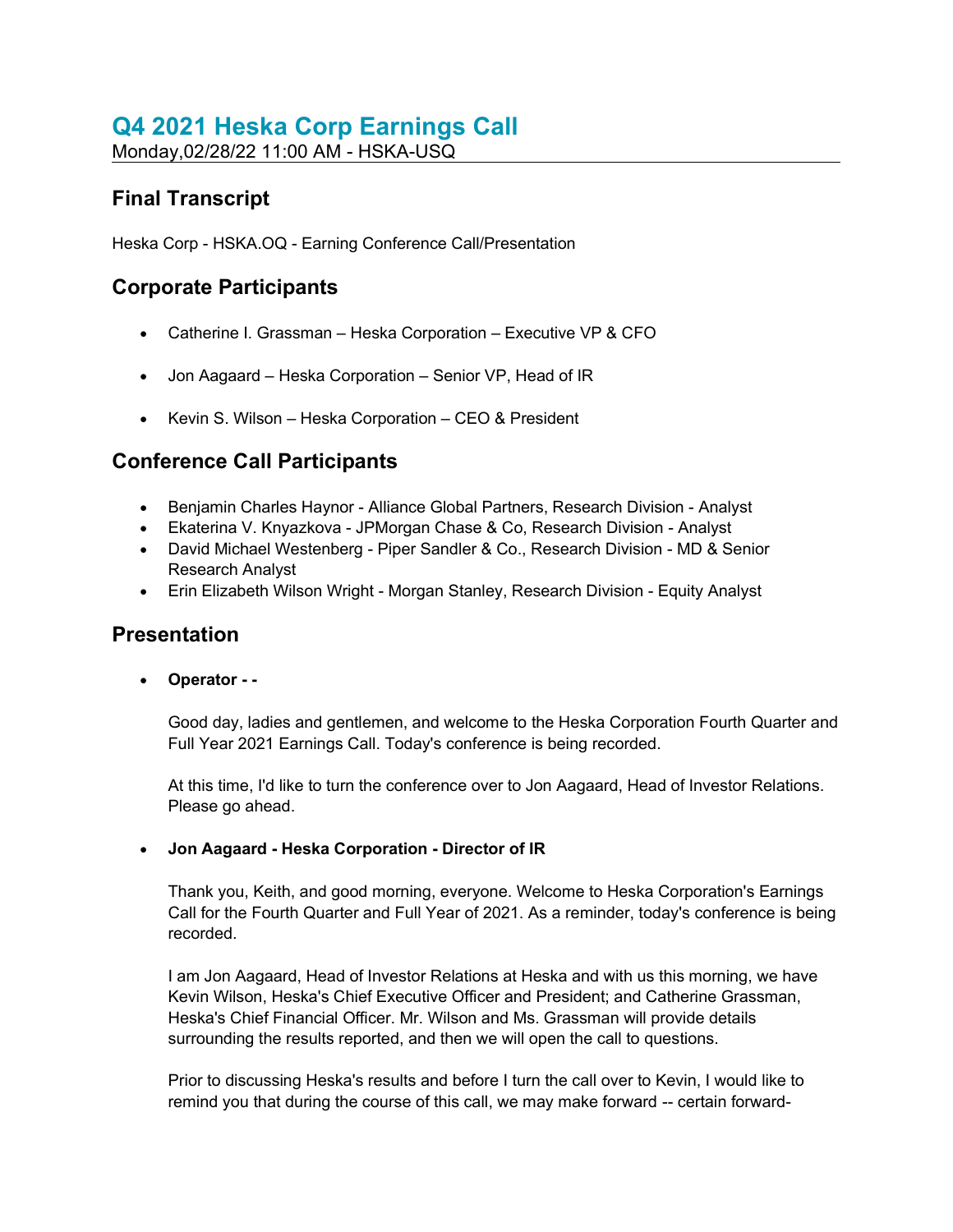looking statements regarding future events or future financial performance of the company. We need to caution you that any such forward-looking statements and opinions are based on our current beliefs and expectations and involve known and unknown risks and uncertainties which may cause actual results and performance to be materially different from that expressed or implied by those forward-looking statements. Factors that could cause or contribute to such differences are detailed in writing in this morning's earnings release, Heska Corporation's annual and quarterly filings with the SEC and elsewhere. Any forwardlooking speak only as of the time they are made, and Heska does not intend and specifically disclaims any obligation or intention to update any forward-looking statements to reflect events that occur after the time such statement was made.

Also during this call, we will be discussing certain financial measures not prepared in accordance with generally accepted accounting principles or GAAP. A reconciliation of these non-GAAP financial measures to the most directly comparable GAAP measures is provided in our earnings release, which may also be found by visiting the Investor Relations section of our website. In reviewing our fourth quarter and full year 2021 results, please note all references to growth refer to growth compared to the equivalent period in 2020, unless otherwise noted.

And finally, before I turn the call over to Kevin, I want to mention 2 items of housekeeping. First, to supplement today's reported results, please find Heska's new earnings presentation on the Investor Resources page on the company's Investor Relations website. And second, Heska plans to host an Analyst and Investor Day on Wednesday, May 18, 2022, to discuss the company's growth strategy, consolidated performance, including its recent acquisitions and product launches, new product pipeline and multiyear outlook. Details surrounding the event will be forthcoming.

With that being said, it is now my pleasure to turn the call over to Kevin Wilson, Heska's CEO and President. Kevin?

#### • Kevin S. Wilson - Heska Corporation -

Thanks, John, and good morning, everyone. Before I begin, I'd like to encourage participants to review this morning's release, I think you'll find it helpful. Similar to our release, I'll try to keep things concise this morning.

The summary for this morning is simple. Heska is a far, far stronger company than we were a year ago. Nearly every key metric and strategic initiative is substantially better than at any other time in our history, and we expect to say the same thing to you this time next year. Our outlook for 2022 is for very strong sales growth and strong global subscriptions performance.

2021 saw record sales up 28.6%. North America sales were up 21.2%. North America POC Lab Consumables rose 21.5% for the year and was up as expected over the third quarter. International sales were up 43.1% for the year. International POC Lab Consumables sales grew 42.2%.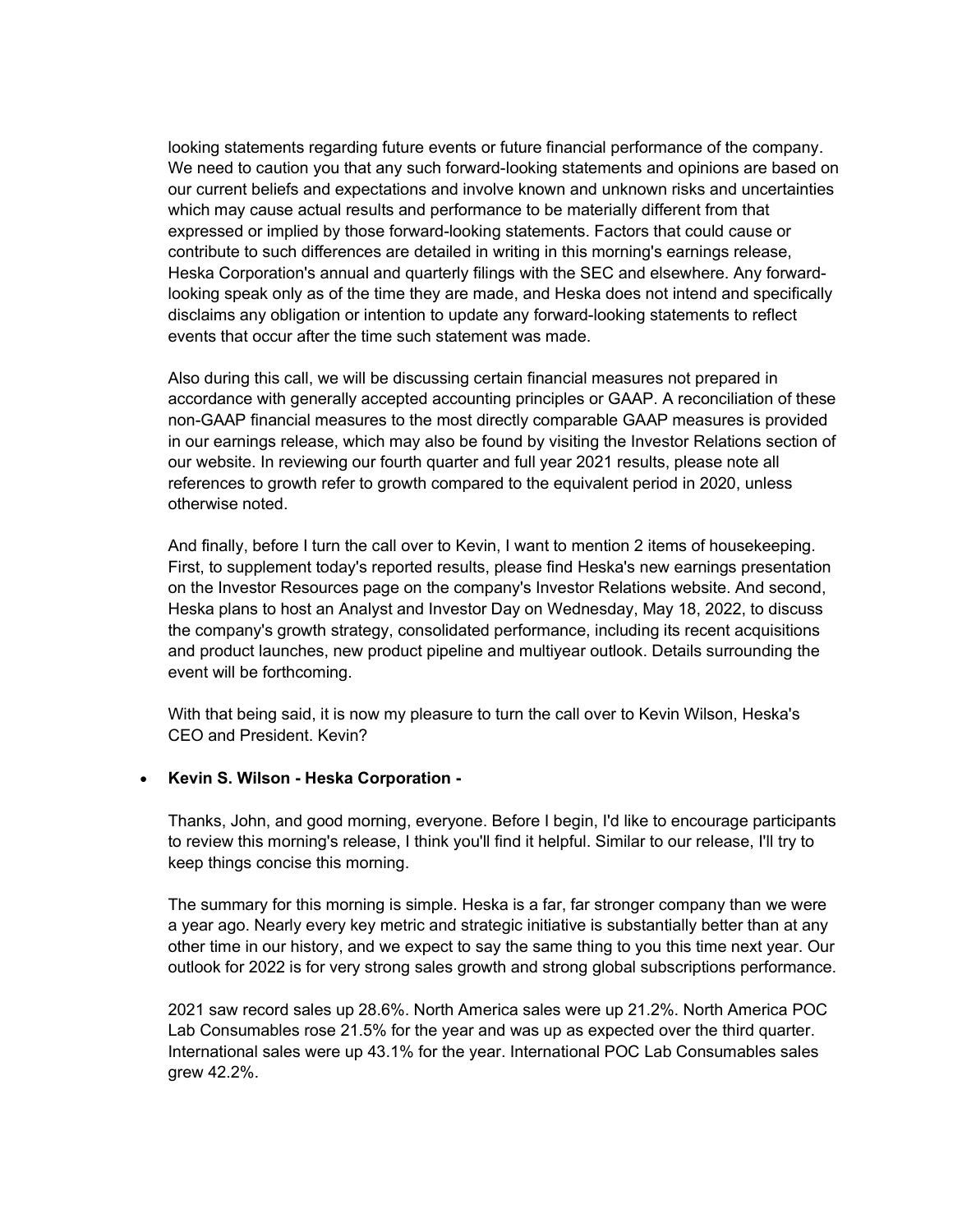Heska subscriptions had a great year. Retention was rock solid, and we captured market share. Active subscriptions grew 25%, months under subscription grew 24% and minimum contract subscription value, or CSV, grew 34%, which was double our strong outlook for 17% growth. Catherine will cover the specifics of the quarter in greater detail, so I'll take the remaining time that I have to highlight a few of my own thoughts and observations in advance of our Q&A today.

About the market. Pet health care is broadly in good shape. We are in the middle of a decades-long super cycle, and after 30 years in the space, I can say that there's no place that I'd rather be in unsettled times than pet health care. Veterinarians are strong, getting more valuable and continuing to increase their focus and utilization on diagnostics. Demand from pet families remain solid. Since the early to middle days of COVID-19 societal adjustments, I've taken the position that pet health care was great before, will be great during and will be great following the pandemic. We're not a stay-at-home play. We're not a returnto-work play. We're not a reflation play. We're just a good, solid play that has probably seesawed a little more than necessary due to narratives in search of facts and in search of momentum.

Up or down, we have consistently held that the step-up in 2020 and 2021 would simply increase the denominator before growth rates normalize to the industry's already strong midcycle growth rates, which, for diagnostics in particular and for Heska specifically, has been in the 10% to 20% range. We think that's an encouraging backdrop for Heska and for shareholders of pet health care stocks with diagnostics exposure. We expect to participate within these ranges with up to 17% consolidated revenue growth on tap for 2022. We expect 2022 active subscriptions to grow 25%, months under subscription to grow 24% and minimum contract subscription value to grow 24%.

About our international strategy. Heska's international integrations, products rationalization and products launches are progressing well. Since our first major investments, our international plan has been to trim some products, upgrade the entire portfolio to a unified better-performing product stack, convert our international installed base to multiyear subscriptions and grow alongside our subscribers for decades under higher margin, higher utilization subscriptions. Veterinarians will get better performance, lower costs, higher margins and higher levels of diagnostics utilization, and Heska will get the same things. We're aligned.

This is what we began to do in 2021 and what we intend to largely complete in 2022. The optics of the accounting for this conversion period will, at times, show dampened sales dollars and consolidated gross margin pressure in international, which I see as expected and a good trade in 2021 and 2022 in exchange for benefits in 2023 and beyond, when the conversion and accounting effects will be largely completed or moderated year-over-year. As long as we get good utilization, solid long-term subscriptions, solid on-growing margins, reasonable retention through the transition and placements of long-term platforms with highly expandable product road maps, we are thrilled.

We got these things in our 2021 international efforts. As we enter 2022, we continue to see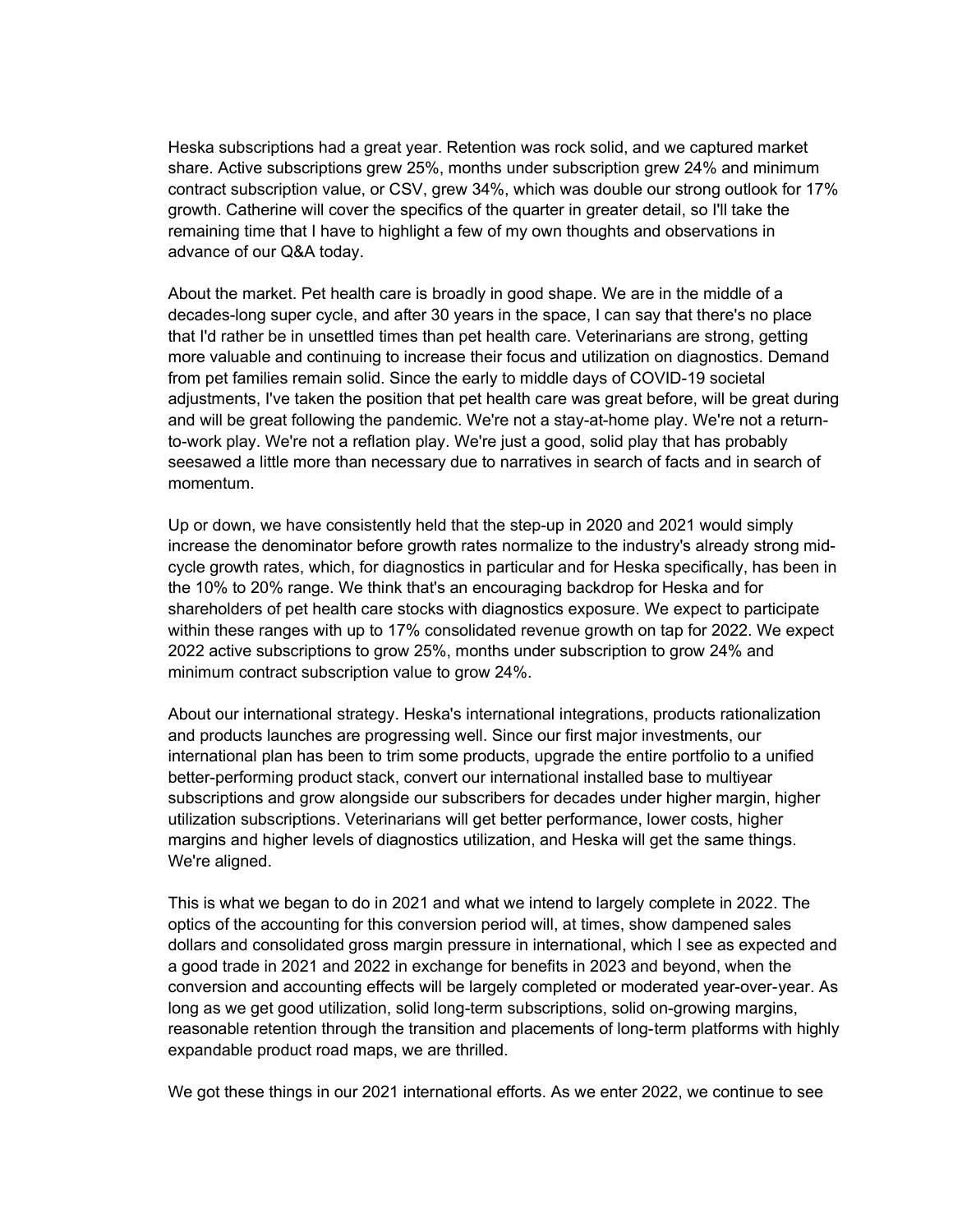ongoing success and opportunity in these things from product expansion, rationalization and standardization. We also continue to see a clear path to international customer subscription conversion and growth in average minimum monthly CSV at a rate that is faster than our successes in North America circa 2014, when we pursued similar goals in North America. Our goals for this effort in 2022 are detailed in this morning's release.

About our investment strategy. We've invested heavily in internal innovation, collaborative partnering, licensing innovation and then acquiring prerevenue and early revenue teams and technologies that we can grow quickly to meet our customers' current and future needs for the full bundled suite of products and services that they want. These investments are beginning to convert to financial opportunities in 2022 and 2023.

Our Element AIM, one of our most exciting internal innovations is in full commercial release as the industry's exclusive artificial intelligence microscopy platform designed for automated urine and fecal testing at the point of care. We installed over 100 Element AIM devices in the fourth quarter in North America, a bit ahead of our goal. Initial feedback and enthusiasm has been great, and we continue to anticipate meaningful financial contribution from Element AIM in 2022.

On January 3, we closed our acquisition of VetZ in Germany to become a leader in advanced practice information management software and imaging diagnostics informatics. This is a key leg of the stool for anyone wanting leadership in our markets, and with VetZ, Heska is now in a leadership position.

Today's Heska has created only 1 of 2 or 3 unified offerings to serve all of a veterinarian's diagnostics and informatics bundled subscription needs for leading point-of-care lab and rapids diagnostics, imaging and practice software informatics and central reference lab and telemedicine services. That Heska has done this is remarkable, and there is more to come in 2022. What this Heska team has accomplished financially is wonderful. What this Heska team has accomplished strategically is a leap forward that, as best I can tell, is unmatched by anyone in our industry.

10 years ago, I began to articulate Heska's 15-year plan in 3 acts, and we are executing to that plan. We haven't pivoted. We haven't wavered. From 2013 through 2017, we said we would prove our health and prove our relevance in this coveted market, and we did. From 2018 through 2022, we said we would build intrinsic value and build revenue growth, and we have. From 2023 through 2027, we have said we would win at scale and win at reinvention profitably, we will.

Our balance sheet is in great shape. Our position in the markets we serve has never been stronger. Our teams are better than at any time in our history. Our end markets are doing great, and the diagnostics markets within them are doing even better. Our sales are growing, our margins are growing. We've left over an entire year of our multiyear sales goal. We have a subscriptions business model that puts us at the very trusted center of the veterinarians business for decades. We've doubled the geographies and customers we serve, and we've doubled the products and addressable revenue lines that we offer. We are leading in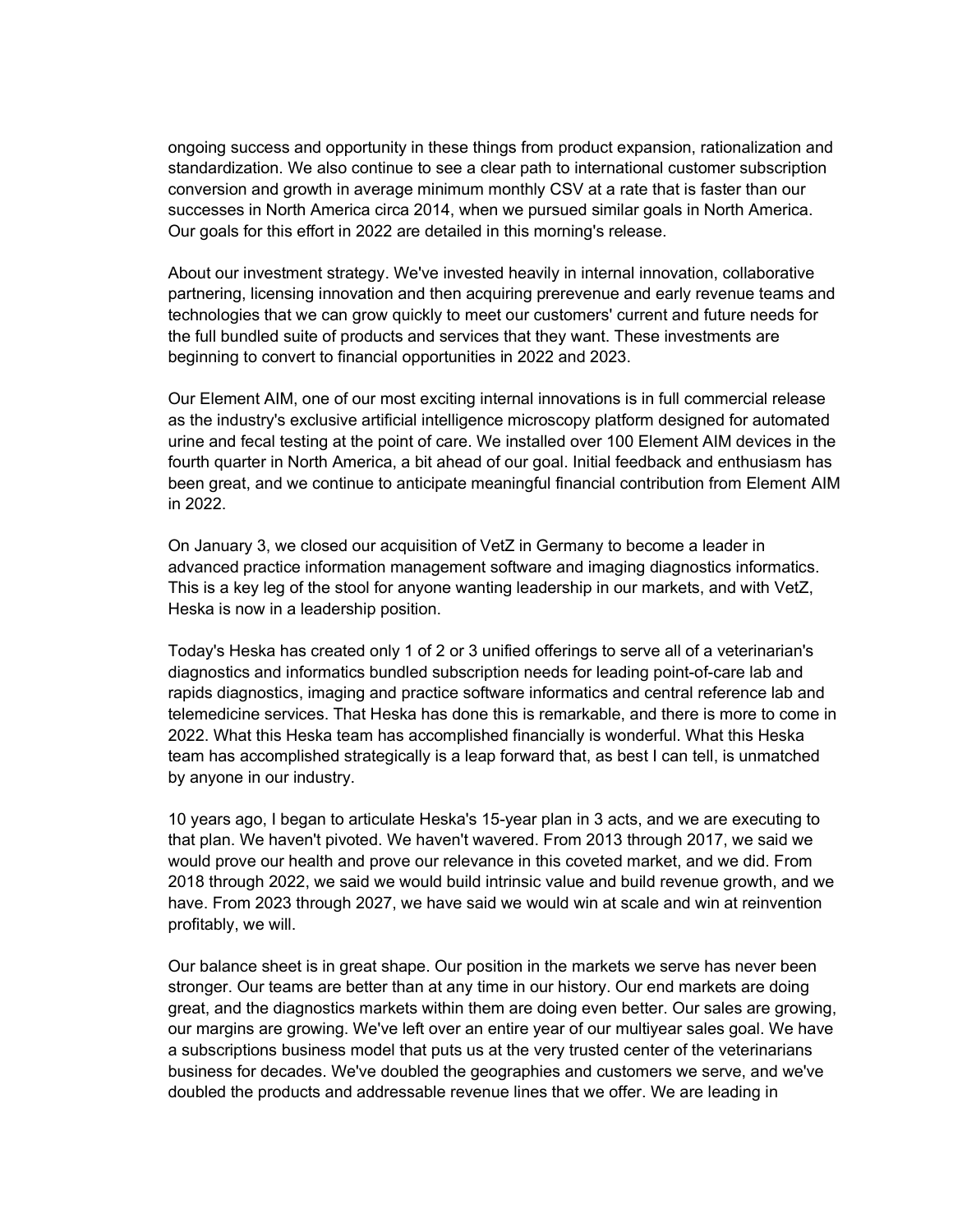innovation and value creation, and we have assembled a full stack of products and geographies to win. We've invested many millions of dollars directly in our business while generating operational cash.

And now, we enter 2022 with our full focus on expanding and scaling our new full subscriptions capabilities across multiple geographic markets to grow the overall pie while also getting a bigger slice of it. It's simple, sometimes a little bumpy, super busy and always hard work. We're glad to do it, and we're honored and thankful that customers and investors have supported us since 2013 as we do our work.

Now, I'm going to go ahead and turn the call over to Catherine to detail the quarter before we move into our Q&A time. Catherine?

#### Catherine I. Grassman - Heska Corporation - Executive VP & CFO

Thanks, Kevin, and good morning, everyone.

As Kevin noted, we are pleased to report strong financial performance for the fourth quarter and full year of 2021. I will take you through the reported results along with our outlook for 2022.

Our full year revenue grew 28.6% to \$253.7 million in 2021, in line with our guidance and representing double-digit growth in our major product groups in addition to the acquisition of scil now included for the entire year. Our fourth quarter revenue grew to just over \$68 million with capital lease placements of our POC Lab Instruments as a key driver in both segments as we began our commercial launch of Element AIM in North America and continued the successful launch of our Reset program in Europe.

Our North America segment revenue grew 21.2% for the full year and 8.3% for the fourth quarter. Increased subscriptions, expanded menu offerings as well as price favorability and the continued strong demand in animal health diagnostics all contributed to significant growth of our POC consumables, resulting in 21.5% and 13.2% for the full year and fourth quarter, respectively.

POC imaging grew 42.9% for the year. We also saw increased demand for both contract manufactured Tri-Heart and our allergy products which drove growth with PVD -- within PVD of 25.9% for the year.

Our International segment revenue grew 43.1% for the full year on a reported basis and 16% if you exclude the impact of an additional quarter of scil results in 2021 compared to 2020. Exceeding our international subscription outlook by 10% was a key driver of growth as we continue to execute on our reset program transition in Europe, a core tenet of our strategic acquisition of scil.

Our consolidated gross margin for the year increased approximately 50 basis points to 41.7%, with expansion seen in both North America and international. Fourth quarter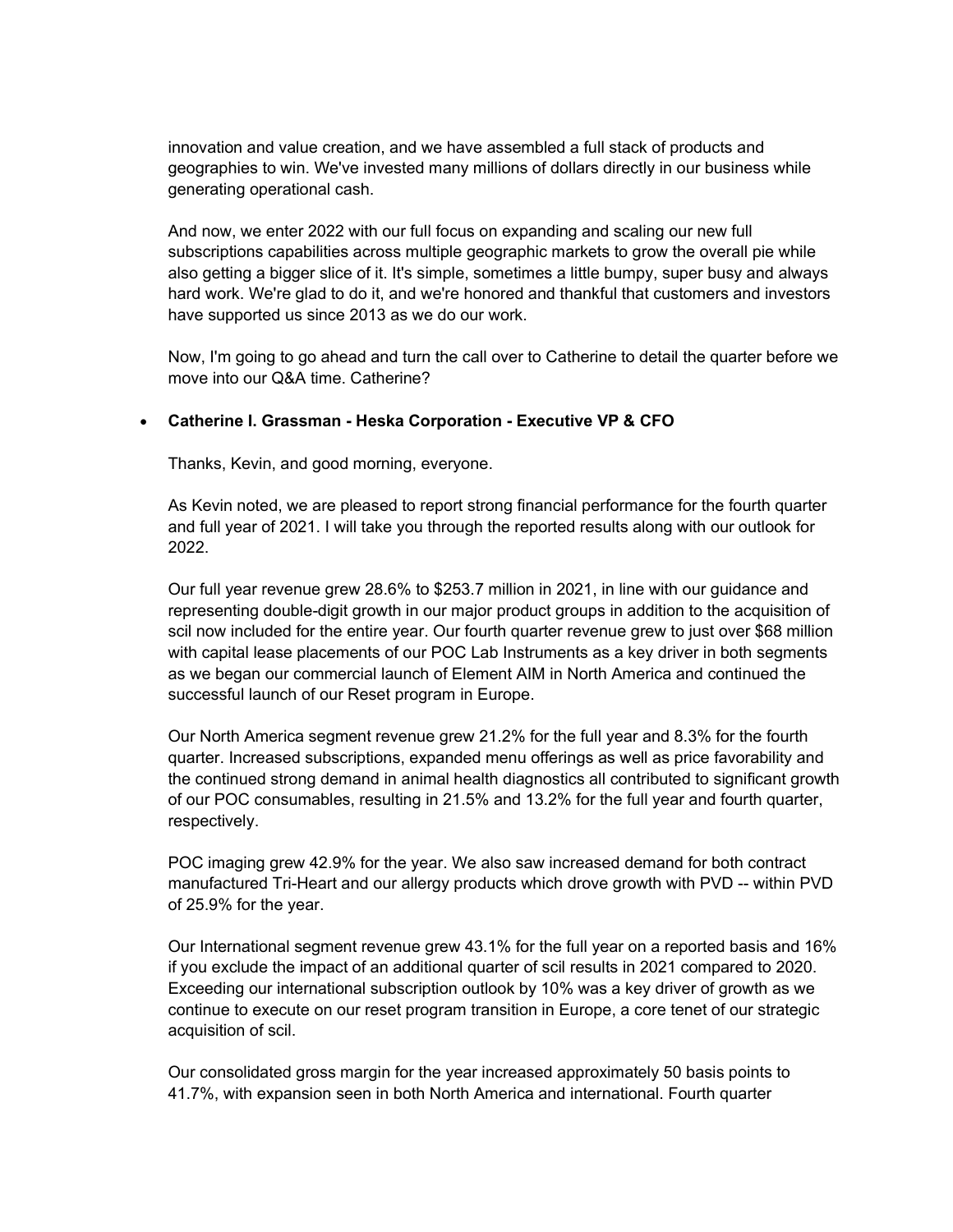consolidated gross margin compressed 40 basis points to 40.9%.

North America full year gross margin increased approximately 30 basis points to 46.8%. Mix of higher consumable sales and imaging were the key drivers of growth. North America experienced lower gross margin in the fourth quarter of 45.6% as we began to introduce Element AIM with approximately 100 placements.

International gross margin expanded in both the quarter and the year to approximately 33%. We continue to see positive gains in our POC consumables, which has been a key synergy opportunity of the scil acquisition. Product mix within imaging sales also favorably impacted the margin.

Total operating margin for the year was negative 0.4%, an improvement over the prior year by 380 basis points, driven by higher revenue and gross margin improvement as previously mentioned as well as better leverage, operating expenses and lower one-time costs. Partially offsetting this improvement was the impact of the ownership of scil for the full year and increased short and long-term compensation expense.

Adjusted EBITDA for the first -- for the full year was \$29.7 million and adjusted EBITDA margin was 11.7%, exceeding our full year outlook of greater than 10%. Higher sales, expanded gross margin and operating leverage contributed to our 2021 performance. Fourth quarter EPS was a loss of \$0.05, while the full year was a loss of \$0.11. Non-GAAP EPS was \$0.35 for the quarter and \$1.61 for the full year.

Our balance sheet is strong, with cash of approximately \$224 million to end the year. During the year, we generated approximately \$5 million in free cash flow and we deployed about \$35 million in growth capital, investing in acquisitions and other partnerships.

Now for our financial outlook for 2022. We expect consolidated revenue within the range of \$287 million to \$297 million, which reflects reported growth of 13% to 17% and a constant currency growth of 15% to 19%. Our guide includes growing our subscription base 25%, continuation of favorable underlying fundamentals relating to demand, price gains, successful placement of approximately 500 Element AIM analyzers, an expanding menu, all resulting in a Point of Care Lab range of \$170 million to \$180 million.

Coming off an exceptional year for our imaging placements, we are estimating a range of \$65 million to \$75 million for Point of Care Imaging, now inclusive of informatics or VetZ acquisition completed on January 3. We expect our PVD and OVP product groups to remain relatively consistent with 2021 levels. Based on our current Element AIM placement schedule and investment in sales support I will speak about in a minute, we see revenue acceleration in the second half of the year.

We expect North America to comprise approximately 60% of total revenue, which includes an estimated Point of Care Lab consumable growth rate of 15% to 20%. The remaining 40% of total revenue in our International segment includes an estimated Point of Care Lab consumable growth rate of approximately 5%. Our focus in the international segment in 2022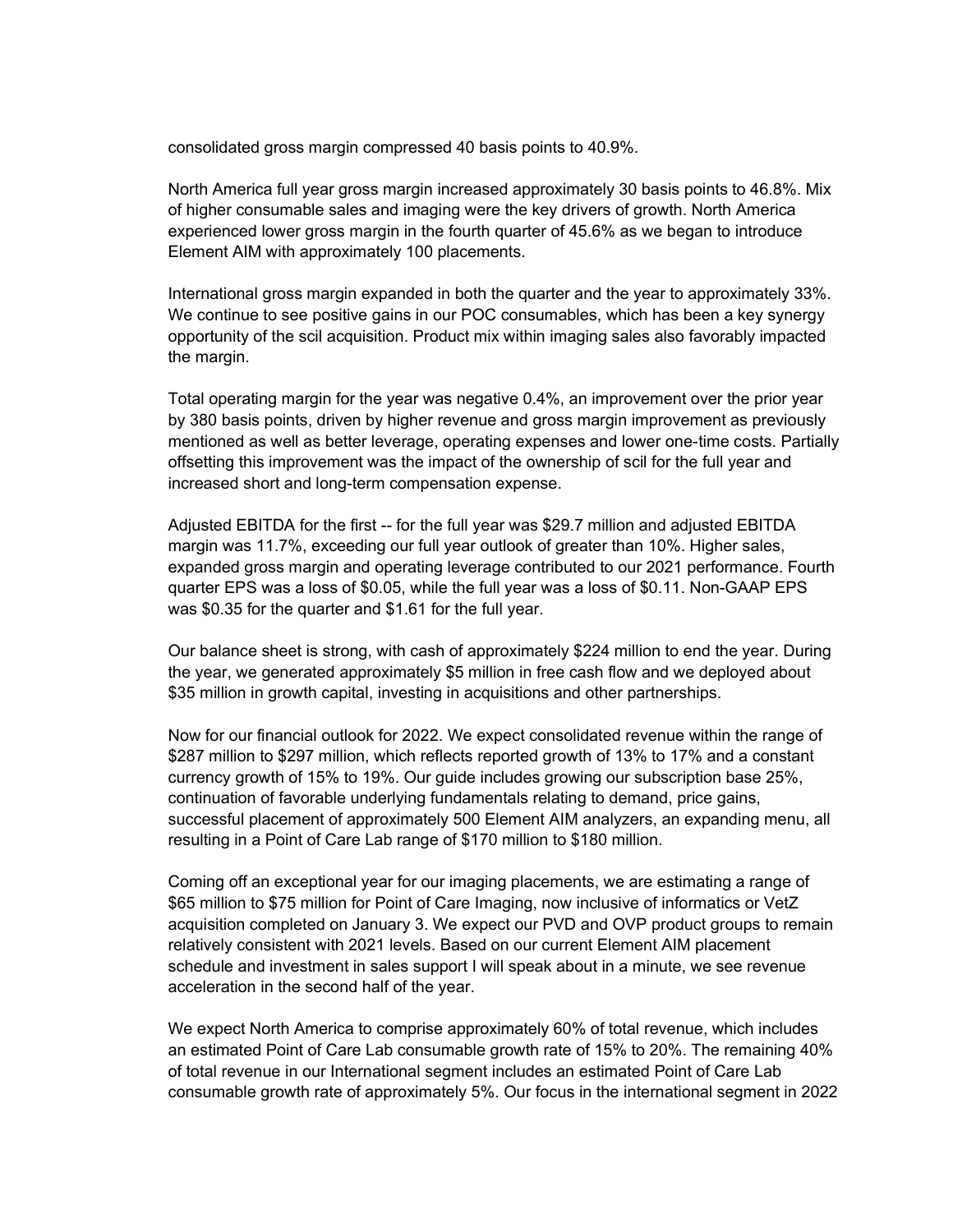will be a continuation of reset subscription transition, which impacts the near-term consumable growth rate as we focus on existing customers and exchange price for longerterm economics. We expect to expand our gross margin between 100 to 200 basis points.

While our revenue performance is ahead of our multiyear outlook shared in November of 2020, investment in the business is required in order to continue to execute on our strategic plan. Our investments will be centered around building out research and development capabilities in support of ongoing efforts to commercialize existing and future products, sales promotion and support, and further building of key corporate functions such as IT, accounting and legal.

Our 2022 adjusted EBITDA margin expectation is to continue to exceed 10%. Further, we expect depreciation and amortization expense of approximately \$17 million, stock compensation expense of approximately \$20 million to \$22 million, interest expense of about \$2 million. Our annual effective tax rate is estimated at 7% to 12%, which could be further impacted by additional executive compensation limitations and excess tax benefits. We expect to be in a tax expense position.

Our free cash flow generation is expected to be in the range of \$7 million to \$10 million. And to date, in 2022, we have deployed nearly \$31 million in growth capital as part of the VetZ acquisition.

With that, we would like to open the call for your questions. Operator?

# Question And Answers

Operator - -

A. (Operator Instructions) We'll take our first question from Chris Schott with JPMorgan.

Ekaterina V. Knyazkova - JPMorgan Chase & Co, Research Division - Analyst

Q. This is actually Katerina from JPMorgan on for Chris. Congratulations on the results and update.

And so the first question is on Point of Care international growth for 2022. So obviously, I appreciate that customer conversions are a headwind. But can you perhaps elaborate on the underlying volume growth trends that you're seeing for that piece of the business? And as part of that, maybe talk about how you're thinking about the first half when you're still seeing all these customer conversions versus the second half growth when we're probably going to see a more normalized number?

And then the second question is on North America Point of Care Lab consumables growth, so I think you've guided to 15% to 20% growth. Can you provide some rough color around how much Element AIM contribution is in there?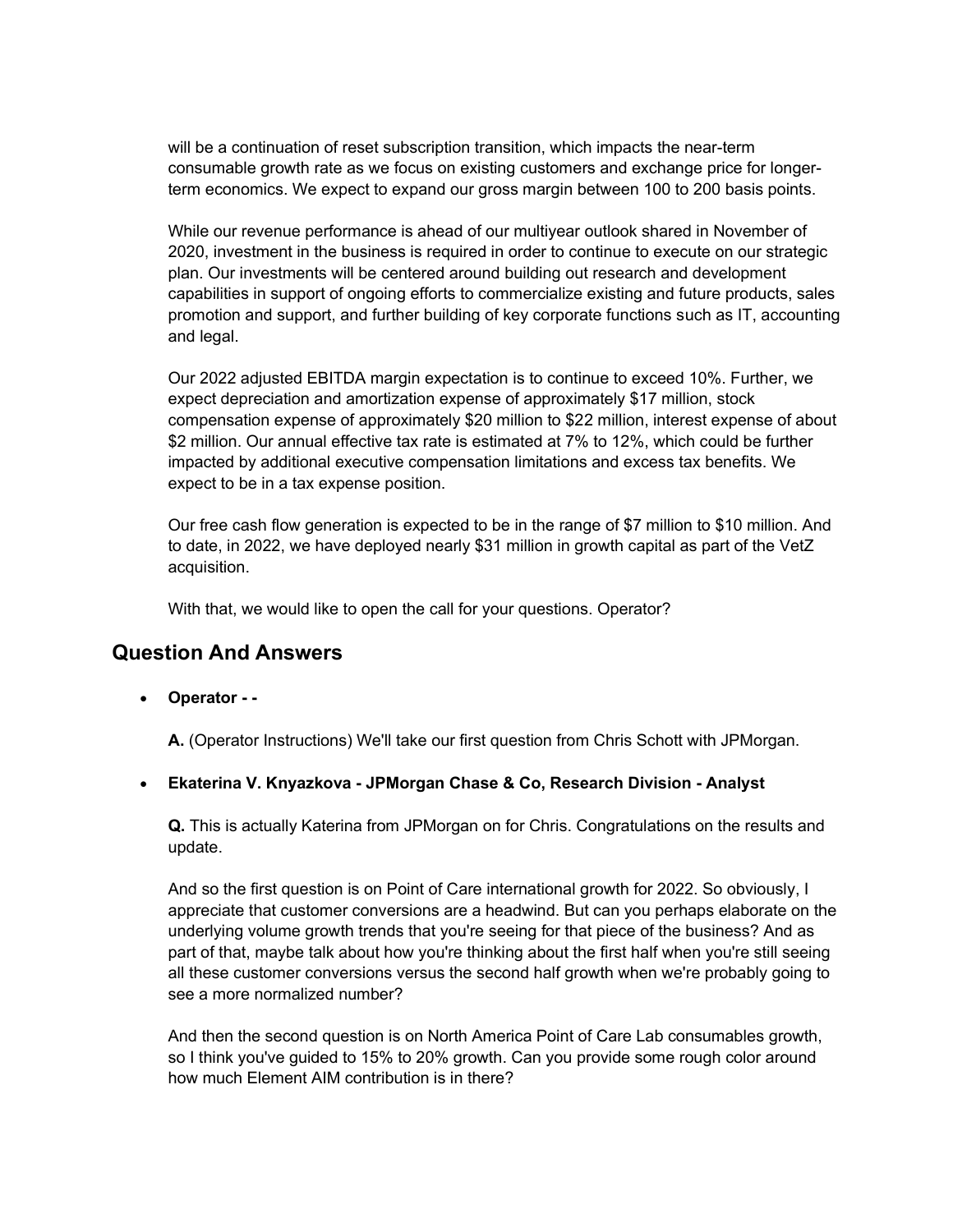#### • Kevin S. Wilson - Heska Corporation

A. Catherine, do you want to take that? Or do you want me to do it?

# Catherine I. Grassman - Heska Corporation

A. I can start. I'm going to go in reverse order, so Katerina, I might need to help reiterate maybe the first question.

Actually, the first question relating to volume in Europe. We are seeing increased volumes, so we are definitely trading some price in exchange for these long-term contracts, but we do see volume increases across our customer base in Europe.

As far as the cadence of expectation, a slower comparative in the first half into a transition phase into the second half is the right expectation to have from a growth rate standpoint.

And then finally, I believe the third question was the North American consumable growth rate and the contribution of Element AIM which, based on our placement target for the year, would yield about 2 percentage points within that range.

# • Operator - -

A. We'll take our next question from David Westenberg with Piper Sandler.

# David Michael Westenberg - Piper Sandler & Co., Research Division - MD & Senior Research Analyst

Q. Again, congrats on the good quarter. So just to confirm, I think I heard you say that VetZ is being reported in the Imaging and Other, and to go along with just the previous question about the 15% to 20%, it looks like an acceleration of growth. If it's not -- if VetZ is indeed in Imaging and there's only 2% growth from Element AM, it does still imply that there's an acceleration in the overall growth rate. So can you -- is there anything inorganic that's maybe also pushing it? Because it just seems like a really, really good number. And I just want to confirm, there wasn't or I'm not missing this massive step-up in growth overall, and maybe there is.

# • Kevin S. Wilson - Heska Corporation

A. Yes. I'll start, and then Catherine certainly may have more detail. On Imaging, Imaging had a fantastic 2021. We are combining, and I think it's consistent with how the market sees it, we are combining software informatics and imaging and imaging informatics into 1 bucket, and I think that makes an awful lot of sense. But Imaging won't have a -- in of itself won't have a huge step-up this year off of such a strong number in 2021, so I think you're reading that right. There is a strong underlying consumables growth rate for the company. I don't think, aside from Element AIM and a couple of points there, that there's an awful lot contributing inorganic.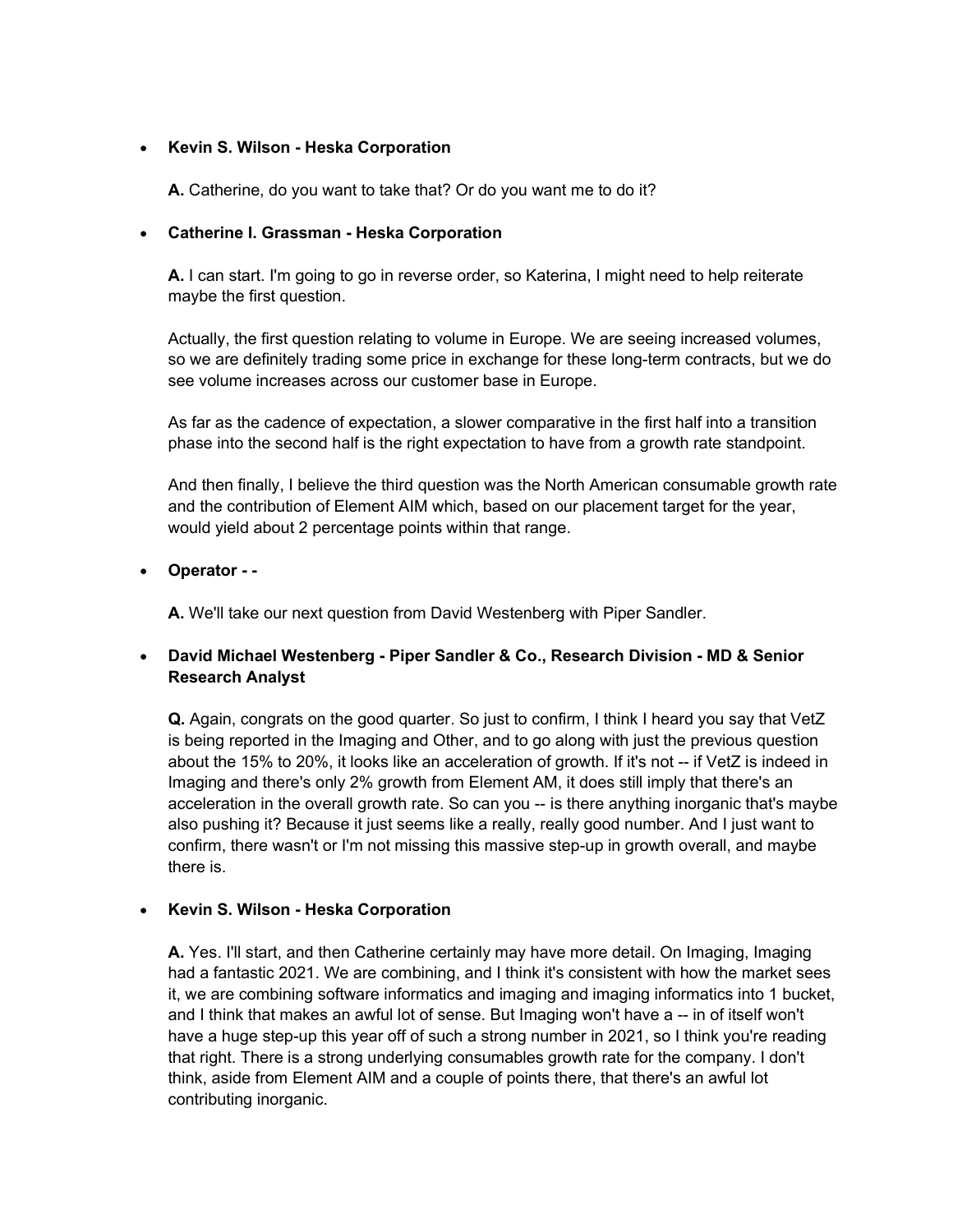And I would just remind most people, most of the inorganic things we've done are really small in terms of revenue, so I don't think that's what's driving it. We're seeing good utilization. We're seeing good menu launches. We're seeing good subscriber retention, so it's just a lot of good positive factors leading into that number.

And I think that number is pretty consistent. If you look at the deck that Jon posted and referenced on our website, visually, I think you'll see that that's pretty consistent with 2018, 2019 actuals. So when we've kind of indicated we would get back to really strong underlying industry growth rates, that 15% to 20% is really very consistent with what we were seeing in 2018, '19 pre-pandemic.

Catherine, did I get that right?

#### Catherine I. Grassman - Heska Corporation

A. Yes.

# David Michael Westenberg - Piper Sandler & Co., Research Division - MD & Senior Research Analyst

Q. Right. Great. Okay. So it is now an organic, kind of 15% or 13%-ish plus grower. I mean, just to confirm. Just a yes or no, right?

#### • Kevin S. Wilson - Heska Corporation

A. Yes. I think that's the right way to look at it.

# David Michael Westenberg - Piper Sandler & Co., Research Division - MD & Senior Research Analyst

Q. All right. That's great news. And then just -- and I'm sorry to pick on one thing, but there's -- the one thing I am getting pushback from investors is a little bit on the COGS. I think people expected the COGS to materialize a little bit faster than they are. So can you talk about -- and maybe this is for Catherine, some of the specific headwinds? I know that you're taking price in Europe in exchange for longer contracts, I mean, I guess that's headwind. But is there any other mix headwinds that might be playing into that? And in terms of if there were upside to that, I mean, what kind of has to materialize in the next couple of years to kind of drive that up much faster?

#### • Kevin S. Wilson - Heska Corporation

A. Catherine, margins? Margin headwinds.

#### Catherine I. Grassman - Heska Corporation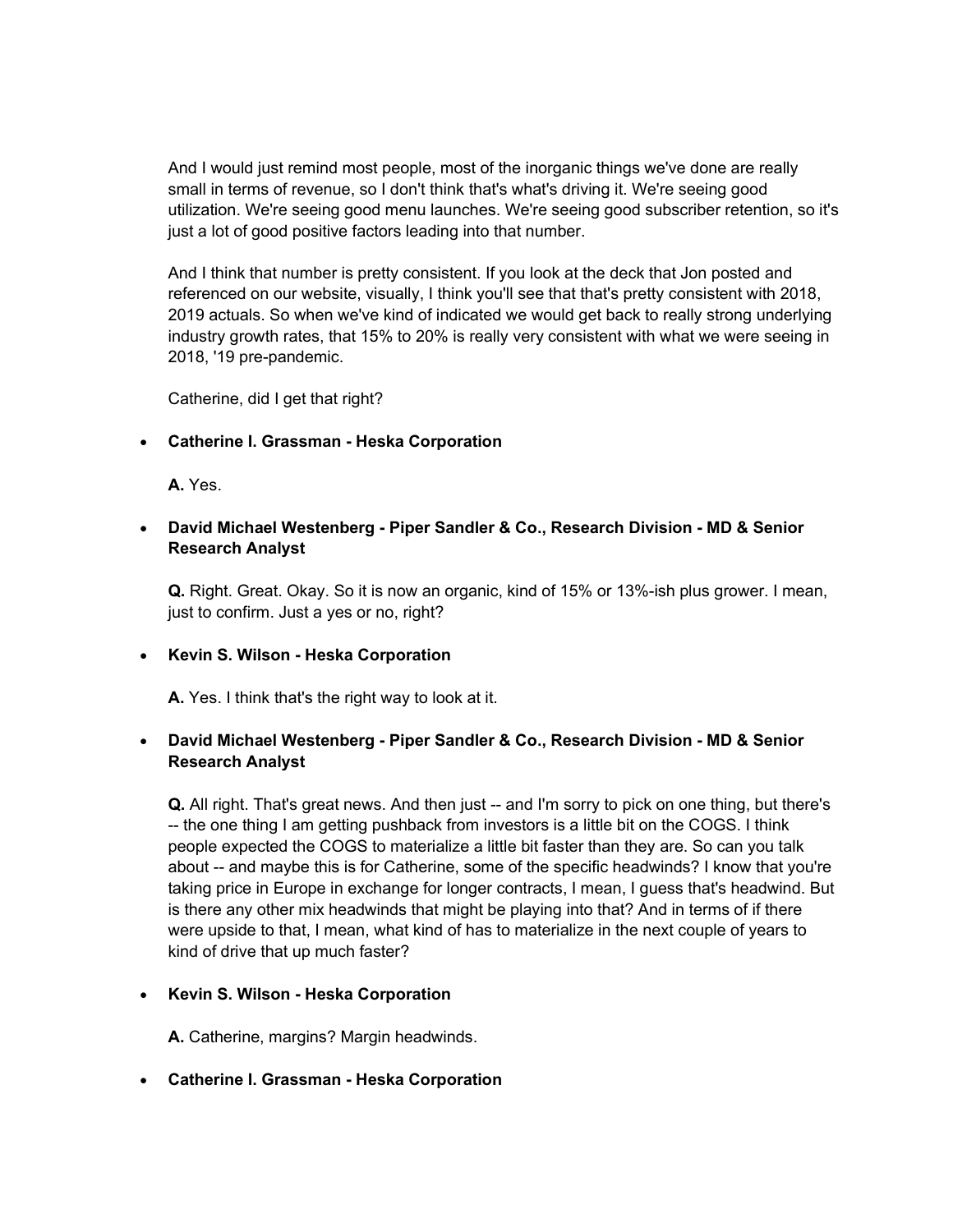A. Yes, see one of the headwinds we're facing -- yes. Yes. I'd just say one of the headwinds we're facing into '22 is some of our contracts for our European entity are purchased in USD, right? And with the strengthening of the USD, that's kind of compressing the margin a bit so we have some work to do there. That's -- I would say that's one of them.

Rolling out the Cuattro branded imaging throughout Europe will take a little time. That launch is largely underway this year and should yield good improvement in gross margin as well, but that's going to take a little bit of time to roll that out and see that within our -- the mix. Europe tends to be somewhat heavy in imaging and imaging across the board with MRI and ultrasound, and some of the sales that are less so in the U.S., so it's a bit of a hurdle rate for us there.

Kevin, nothing else is coming to mind for me.

#### • Kevin S. Wilson - Heska Corporation

A. Yes. No, that's -- and the only other thing I would say is the world's just got more expensive. And I think our team has done a great job of managing kind of incoming freight shipment logistics, which does show up in COGS, in certain SKUs. And I think advancing our gross margin the way we have while we're doing subscription conversions, while we're trimming certain products, I think the team has done a great job.

So yes, there's always a number. There's always a [NIT] , and I'm good with that one. I think we're doing a pretty good job there.

# David Michael Westenberg - Piper Sandler & Co., Research Division - MD & Senior Research Analyst

Q. Got you. Okay. And then maybe if I can just squeeze in one more, I promise the last one. I know you have 4% in your contracts, but I do think there is a stipulation for when the CPI is in excess of that. Do you think that you might need to pull that in excess of 4% price increases to kind of mitigate some of that? Or do you anticipate that happening? And is there any way to think about maybe supply, or if there is pricing levers in the face of supply issues? Or is that just be in future contracts? And I'll stop there.

#### • Kevin S. Wilson - Heska Corporation

A. No. Our contracts, I think, had pretty good foresight. So since 2013, we have had a CPI adjustment in there as well, and so we have the ability to raise price. We always try to keep our prices as low as possible for veterinarians. That's part of -- one of our missions. But I think relative to what's happening in the world, we're not getting a whole lot of price pushback, and I think veterinarians, in terms of end user price, are still doing just fine as well. So nobody would like to celebrate 7%, 7.5% price increases, but we do have the ability to take those as inflation kind of chews in. So we have that ability. We try not to use it, but we will use it as -- as is appropriate.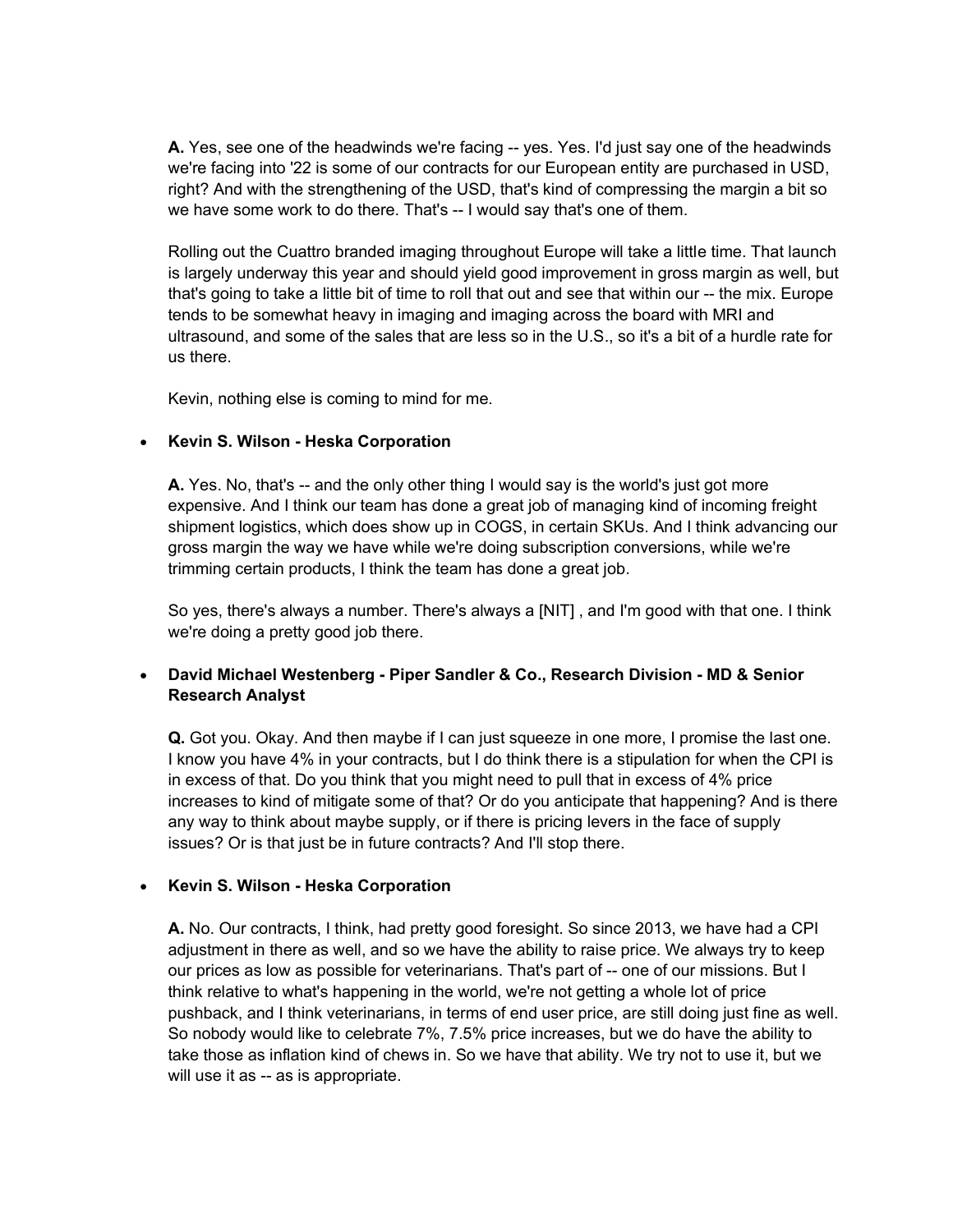# David Michael Westenberg - Piper Sandler & Co., Research Division - MD & Senior Research Analyst

Q. Congrats on the quarter.

#### Operator - -

A. We'll take our next question from Erin Wright with Morgan Stanley.

# Erin Elizabeth Wilson Wright - Morgan Stanley, Research Division - Equity Analyst

Q. Can you speak to the opportunity in rapid assay products? When we should expect, I guess, the heartworm stand-alone product, and what's embedded in 2022 guidance as it relates to Rapids?

# • Kevin S. Wilson - Heska Corporation

A. I think it's still pretty small. I don't know that we're breaking it out. I will say that it's a -clearly a \$300 million, \$500 million market in the markets that we compete in. But I think for us in 2021, we've got a reasonably slow, I'll say, single millions ramp. But I don't know that we've broken that out, Catherine, and I don't know that we're going to this year.

# Catherine I. Grassman - Heska Corporation

A. Yes. That's correct. So for this year, single millions is accurate and it is within our PVD category, Erin.

#### Erin Elizabeth Wilson Wright - Morgan Stanley, Research Division - Equity Analyst

Q. Okay. Got it. And then on International, how are you thinking about the pace of the initiative with the international reference lab? Is there a deal pipeline there? And how we should be thinking about inorganic versus the organic approach with ref lab internationally?

#### • Kevin S. Wilson - Heska Corporation

A. Yes. No, I think that's a great question. So one thing I would keep in mind is there just aren't very many reference labs at scale, so even if there's inorganic, it's going to be very small in terms of revenue base. But the reason that you would do inorganic on very, very small revenue base is, you gain local language, local expertise, local reputation, local relationships in the specialty community providing the services. So ideally, we'd be able to find really strong, but expect them to be very small local partners from which to grow. We think we could expand that business substantially by bundling it with our Point of Care in our Rapids business and our Software Informatics business, so we think we can grow reference lab businesses from very small to not very small.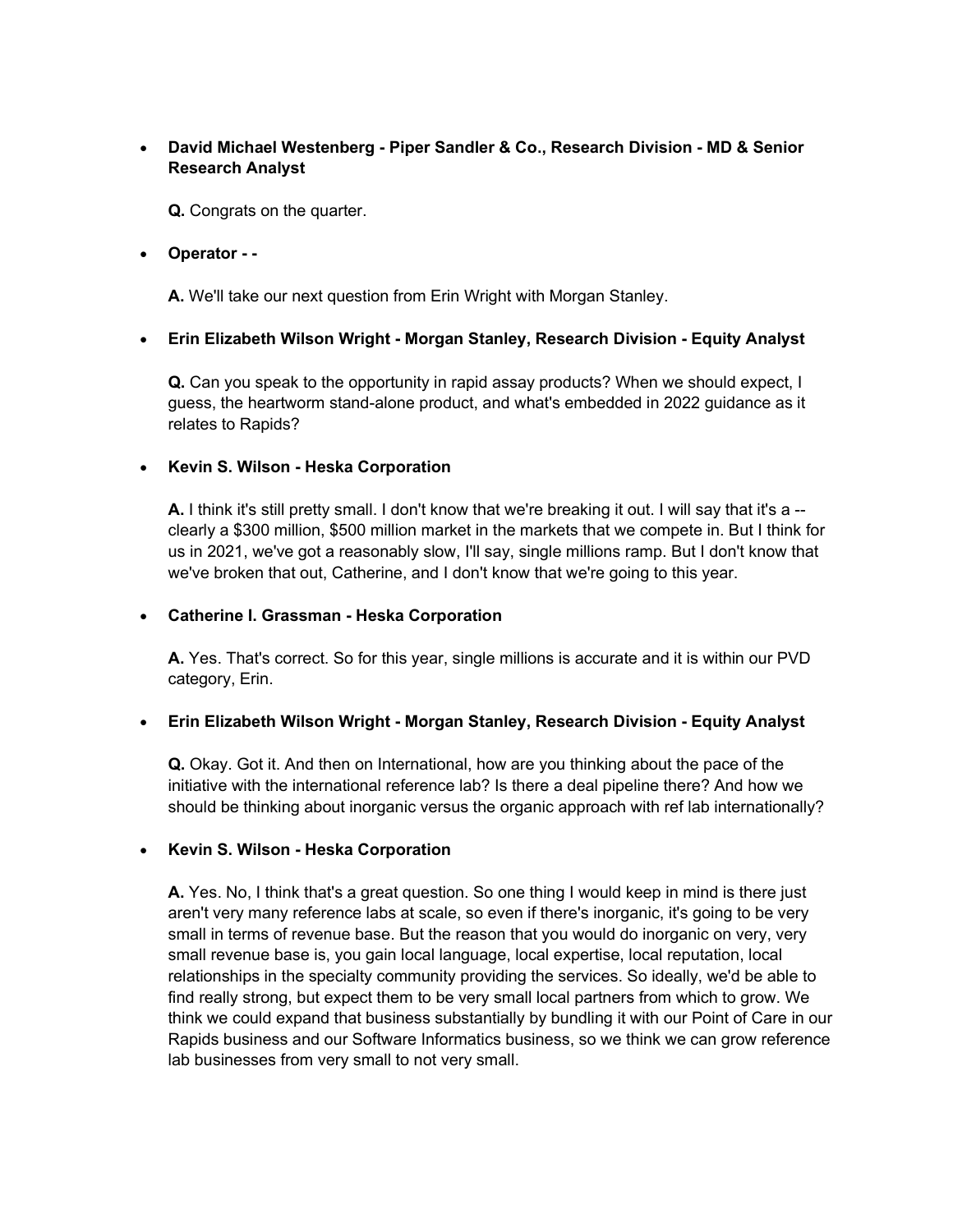But if we're doing small inorganic tuck-ins in that regard, there just aren't a whole lot of assets at scale that would move the needle a whole lot. So I think I answered the question.

#### Operator - -

A. (Operator Instructions) We'll take our next question from Elliot Wilbur with Raymond James.

# Operator - -

Q. This is [Hannah Smith] on behalf of Elliot. First, year-to-date, overall vet clinic visits have been off to a slow start, though that has recovered. How does this impact the progression of sales growth in North America over the course of the year?

# • Kevin S. Wilson - Heska Corporation

A. Yes. So I struggle sometimes -- this is just me, individual Kevin Wilson. I struggle sometimes to look at the macro vet hospital visits and some of those things on surveys to see it filter in kind of as a one-to-one driver or dampener of diagnostics use in any one quarter. So it's a rambling way of saying I'm not sure there's a direct correlation and causation and how fast that happens.

Diagnostics utilization per visit, I think, is up. I don't think that's controversial, and I think I'd probably focus more on that. I'm probably more concerned about utilization levels per visit which is really behavior of veterinarians and their revenue streams and their profits, and whether they're being disintermediated by online pharmacy and they're being disintermediated by other things. If they're doing more diagnostics as a professional service, I think that's probably a more focus trend for us.

So we have bigger competitors who probably have maybe a little bit more focus on that kind of data. But I personally, and again, this is just me, I've been doing this maybe for 3 decades now, sounds awful long when you say it that way. But I'm a little dubious of the quarter-byquarter variation just based on kind of the macro visits based on surveys. My veterinarian friends tell me that they're really busy and they're really tired, and they have more customers than they necessarily want on a lot of days, so that's kind of what I hear anecdotally.

# Operator - -

Q. Okay. What is the primary driver of the 100 to 200 basis points improvement in gross margin that you're expecting?

#### • Kevin S. Wilson - Heska Corporation

A. Catherine, do you want to take that?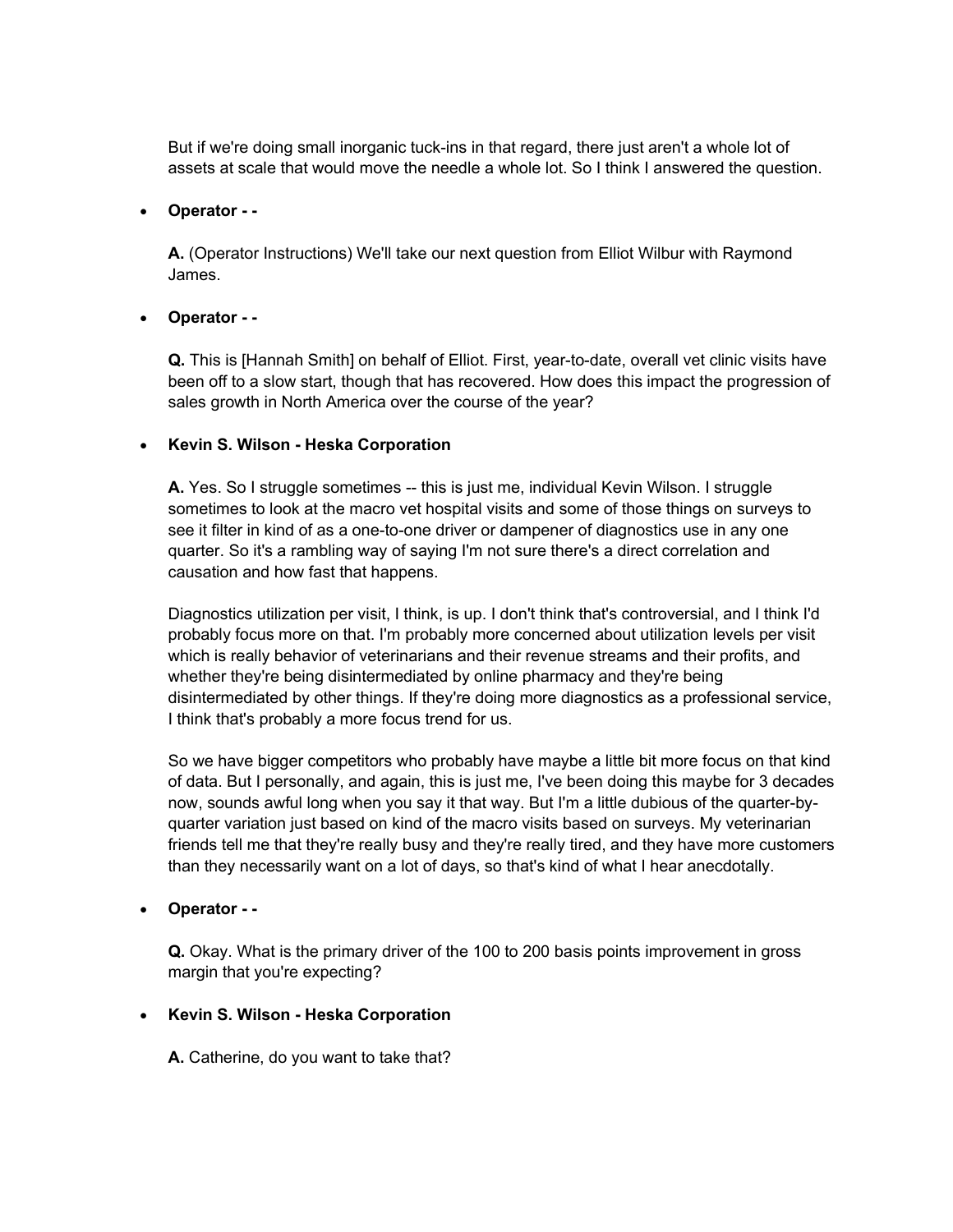# Catherine I. Grassman - Heska Corporation

A. Yes, so this -- yes. It's pretty across the board with a higher mix of consumables as part of the revenue profile, those are externally high margin for us. Improvement in our imaging margins, we saw that throughout this year as we continue to launch our branded equipment through our scil subsidiaries. We expect to see that occur in Europe as well, and then mix within our PVD product category as well. Those will all be slightly compressed by instrument placements.

# • Kevin S. Wilson - Heska Corporation

A. And I would layer one more thing just strategically, because this is a broad theme that investors should keep in mind with us. That when we talk about product rationalization and standardization, getting to a globalized standard product where you have thousands of very specific analyzers in clinics is really important, because when you're R&D, and you'll notice we continue to invest in R&. D, when your R&D converts to tests on a standardized global platform, the uptake of that test, which is generally very high margin because the consumables are the highest margin thing that we do, can be very good.

And so there are times, especially in our international business, where we'll trim less interesting products that aren't products of the future. They're not platforms of the future. The margins aren't great. So we might trade out a platform in chemistry, hematology, immunoassay. Whichever platform we might trim, that might be 25% to 30% gross margin legacy platform. And then what we do is we hope to replace it with something in the 50s and 60s plus over the long term under subscription.

So that's just a general trend for just building a better business, which is generally what I focus more on is what does it look like over the next 3 to 5 years. And so to grow our gross margin while we're doing that and continue to grow sales while we're doing that, I think, is something that Heska has done a really good job over the last couple of years. I hope that was helpful.

#### Operator - -

Q. Yes. That was great. One last question, if I may. Last quarter, you indicated that revenue was negatively impacted by about \$4.4 million due to supply chain issues and other delays. Was that business fully recaptured in the fourth quarter? And is there any lingering effect from these same issues that is anticipated to carry out throughout 2022?

#### • Kevin S. Wilson - Heska Corporation

A. I think that business was not recaptured, and we tried to indicate that on the call. I think we just ran out of calendar. Catherine probably has more detail on it. And I think supply chain, largely, was in pretty good shape. We have difficulties just like everybody else, but I think we've managed pretty well through it.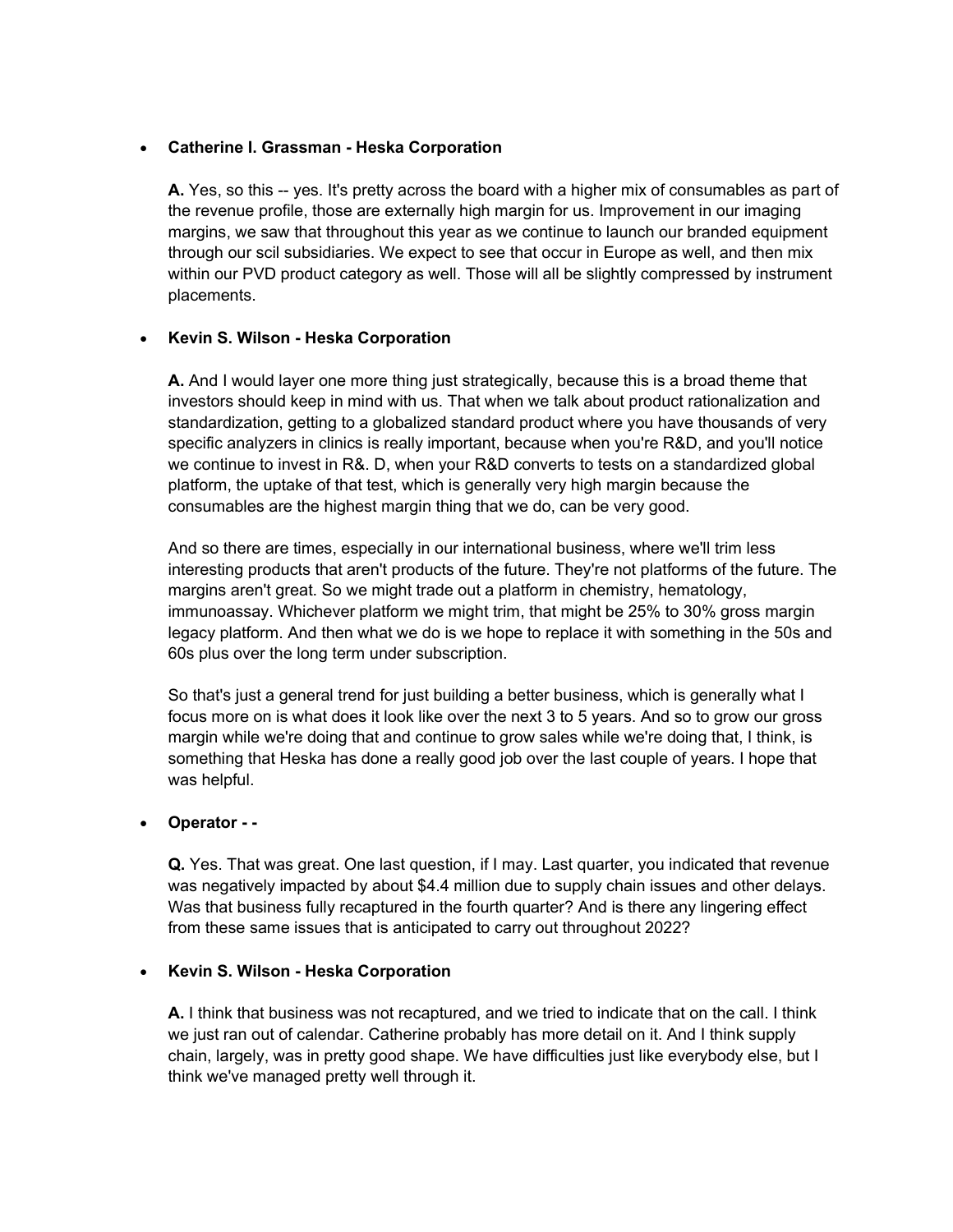So I think by the time we reported it on the call, we felt pretty good about go-forward supply chain, but those were 2 discrete things that were going to be in the number in the third quarter and the fourth quarter, and they were. Is that a fair characterization, Catherine?

# Catherine I. Grassman - Heska Corporation

A. Yes, that is.

Operator - -

Q. Congrats on the quarter.

# Operator - -

A. (Operator Instructions) We'll take our next question from Ben Haynor with Alliance Global Partners.

# Benjamin Charles Haynor - Alliance Global Partners, Research Division - Analyst

Q. Guys. Can you hear me okay?

# Jon Aagaard - Heska Corporation

A. You bet. Ben.

# Benjamin Charles Haynor - Alliance Global Partners, Research Division - Analyst

Q. Great. So a couple of quick ones for me. One, I guess, more broad and then another one that's a little bit more targeted. But just kind of looking at the big picture, you've got international average monthly CSV at about half of where the North American figure is. I know the expectation is that over time, that gap will kind of close. Just kind of wondering what maybe individual Kevin Wilson's view on that might be. How quickly does that occur? Why does it occur? Is it account seasoning, and just more comfortable with the existing installed base? Is it a larger installed lab per clinic? What all goes into that, and how do you think about that?

#### • Kevin S. Wilson - Heska Corporation

A. Yes, it's a great question. We're sitting at about 690 internationally after our first year. And if you go back to 2014, kind of the starting point when we started subscriptions in North America, it's right around 700. So there's really, really a good strong comparison there. And today, we're double that. And so between 2014, 2021, we were able to double from 700 in North America. I think we probably have the possibility to grow that faster in international. I'm really encouraged that the starting point is the same, and so the way you grow that is that job one is to gain the customer.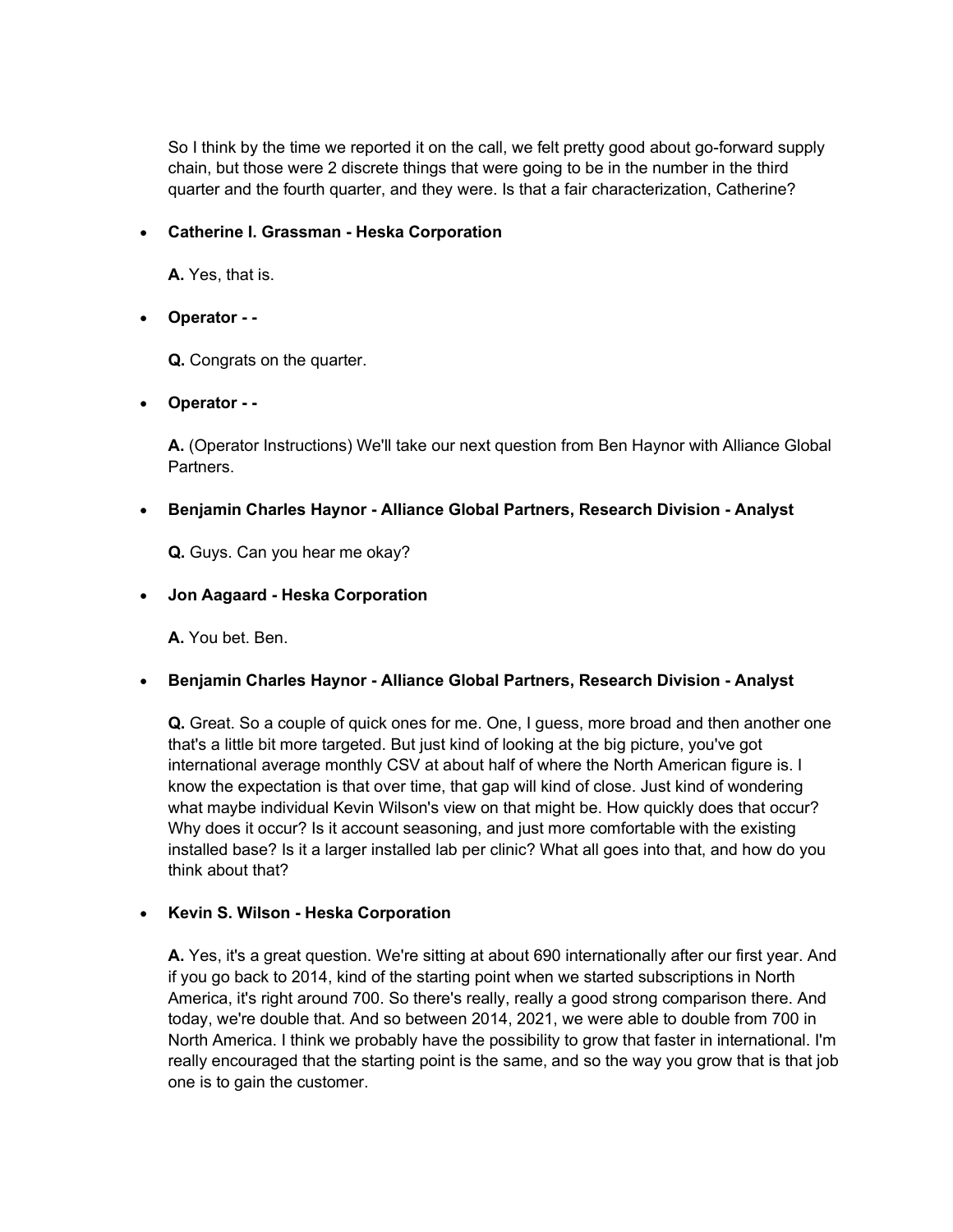We've said for a long time, growing alongside veterinarians, which themselves are growing wonderfully, is a key part, right, be their partner for 2 decades and you're going to do really well. And so getting them onto subscription and partnering with them for a long period of time is key. And then you just simply grow the menu. You add new analyzers, which increases their testing. You add new tests to the analyzers that they currently have, which increases their testing.

And then I think Europe, in general, my competitors, I think, agree, is just a little bit behind the North America market in terms of just diagnostics utilization per pet visit anyway, and we see that narrowing as well. I think that will narrow for the whole industry, including our competitors and including Heska. So it's a combination of those. Increased utilization, veterinarians in Europe increasing their diagnostics utilization for pet visit, and then our ability to provide more menu and more analyzers in each address that we're in. And I think we have the possibility to grow that monthly CSV utilization faster in the international markets than we did from 2014 through 2021 in North America. And I'm not prepared to say how much faster, but I do think there's a good analog there.

# Benjamin Charles Haynor - Alliance Global Partners, Research Division - Analyst

Q. You're saying like 3 years?

# • Kevin S. Wilson - Heska Corporation

A. See, now you're going to ask me to say how much faster.

# Benjamin Charles Haynor - Alliance Global Partners, Research Division - Analyst

Q. Just being a little bit smart on that. And then for my second one, just kind of -- you've got more than 100 Element AIMS out there. Any more color that you can provide on the reception you've gotten, not only from existing customers, but at a recent trade show? I know you've got one coming up here in a week or so. What's been the reaction from kind of trade show attendees and potential customers as well?

#### • Kevin S. Wilson - Heska Corporation

A. Yes. I mean, I'll give the standard CEO answer. It's been great. Enthusiasm, excited. It's a really good product. And -- but it's a product launch, right? And so it's new to our people, it's new to our customers. But as a percentage of our customer base, 100 is a tiny percentage. And so the first step is what do our own current subscribers, of which we have thousands, think about the product and the innovation and the possibility to expand their diagnostic testing with us?

And we get very positive response when we approach customers and say, "We have a whole new category of testing for you that can make your life easier and it can improve the results for pets, and it's priced very well per test. Are you interested?" And they are. So we're